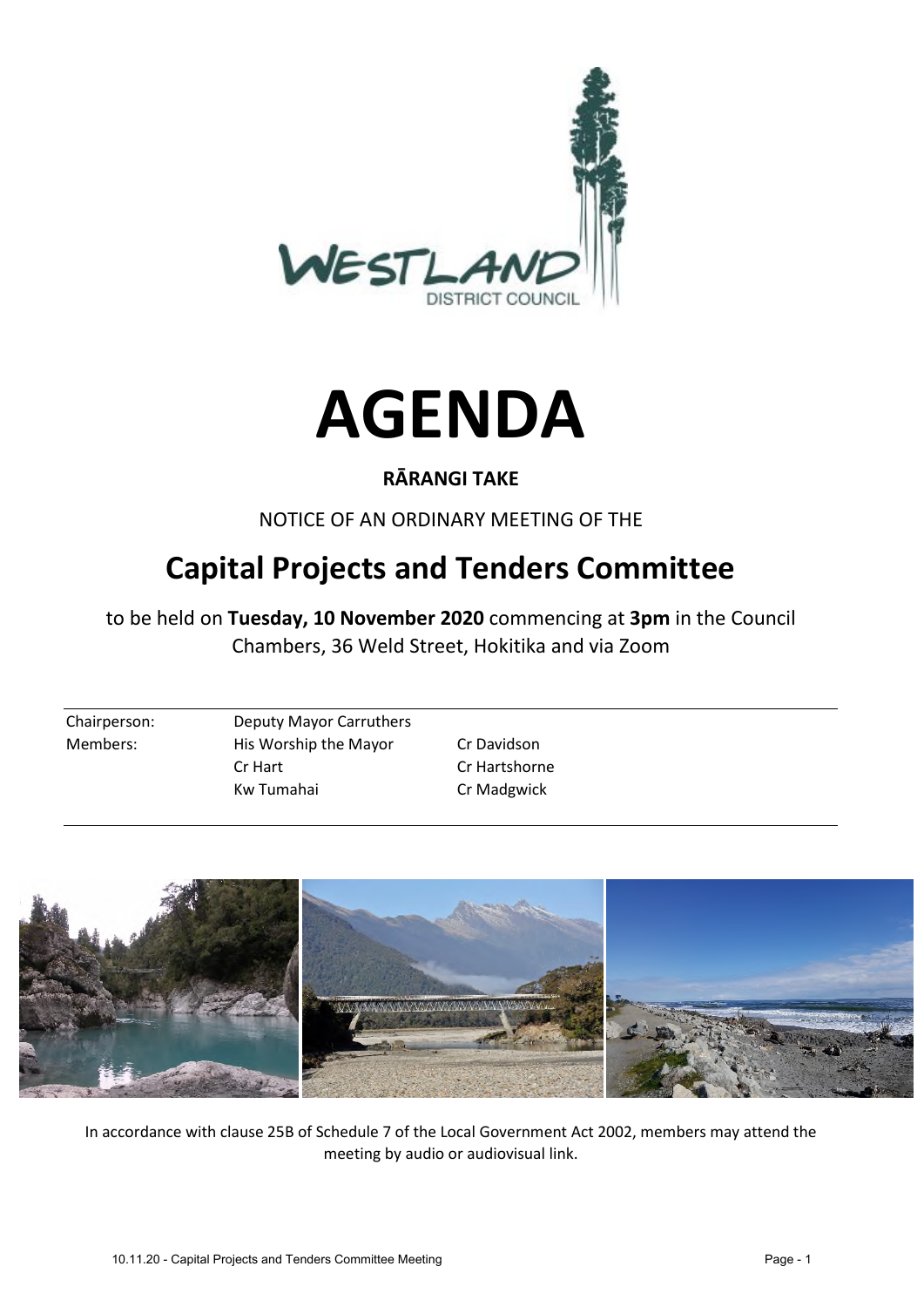## **Council Vision:**

*We work with the people of Westland to grow and protect our communities, our economy and our unique natural environment.* 

## **Purpose:**

The Council is required to give effect to the purpose of local government as prescribed by section 10 of the Local Government Act 2002. That purpose is:

- (a) To enable democratic local decision-making and action by, and on behalf of, communities; and
- (b) To promote the social, economic, environmental, and cultural well-being of communities in the present and for the future.

## **1. NGĀ WHAKAPAAHA APOLOGIES**

## **2. WHAKAPUAKITANGA WHAIPĀNGA DECLARATIONS OF INTEREST**

Members need to stand aside from decision-making when a conflict arises between their role as a Member of the Council and any private or other external interest they might have. This note is provided as a reminder to Members to review the matters on the agenda, and assess and identify where they may have a pecuniary or other conflict of interest, or where there may be a perception of a conflict of interest.

If a member feels they do have a conflict of interest, they should publicly declare that at the start of the meeting or of the relevant item of business and refrain from participating in the discussion or voting on that item. If a member thinks they may have a conflict of interest, they can seek advice from the Chief Executive or the Group Manager: Corporate Services (preferably before the meeting). It is noted that while members can seek advice the final decision as to whether a conflict exists rests with the member.

## **3. NGĀ TAKE WHAWHATI TATA KĀORE I TE RĀRANGI TAKE URGENT ITEMS NOT ON THE AGENDA**

Section 46A of the Local Government Official Information and Meetings Act 1987 states:

(7) An item that is not on the agenda for a meeting may be dealt with at the meeting if  $-$ (a) the local authority by resolution so decides, and (b) the presiding member explains at the meeting at a time when it is open to the public, - (i) the reason why the item is not on the agenda; and (ii) the reason why the discussion of the item cannot be delayed until a subsequent meeting. (7A) Where an item is not on the agenda for a meeting, - (a) that item may be discussed at the meeting if – (i) that item is a minor matter relating to the general business of the local authority; and (ii) the presiding member explains at the beginning of the meeting, at a time when it is open to the public, that the item will be discussed at the meeting; but (b) No resolution, decision, or recommendation may be made in respect of that item except to refer that item to a subsequent meeting of the local authority for further discussion.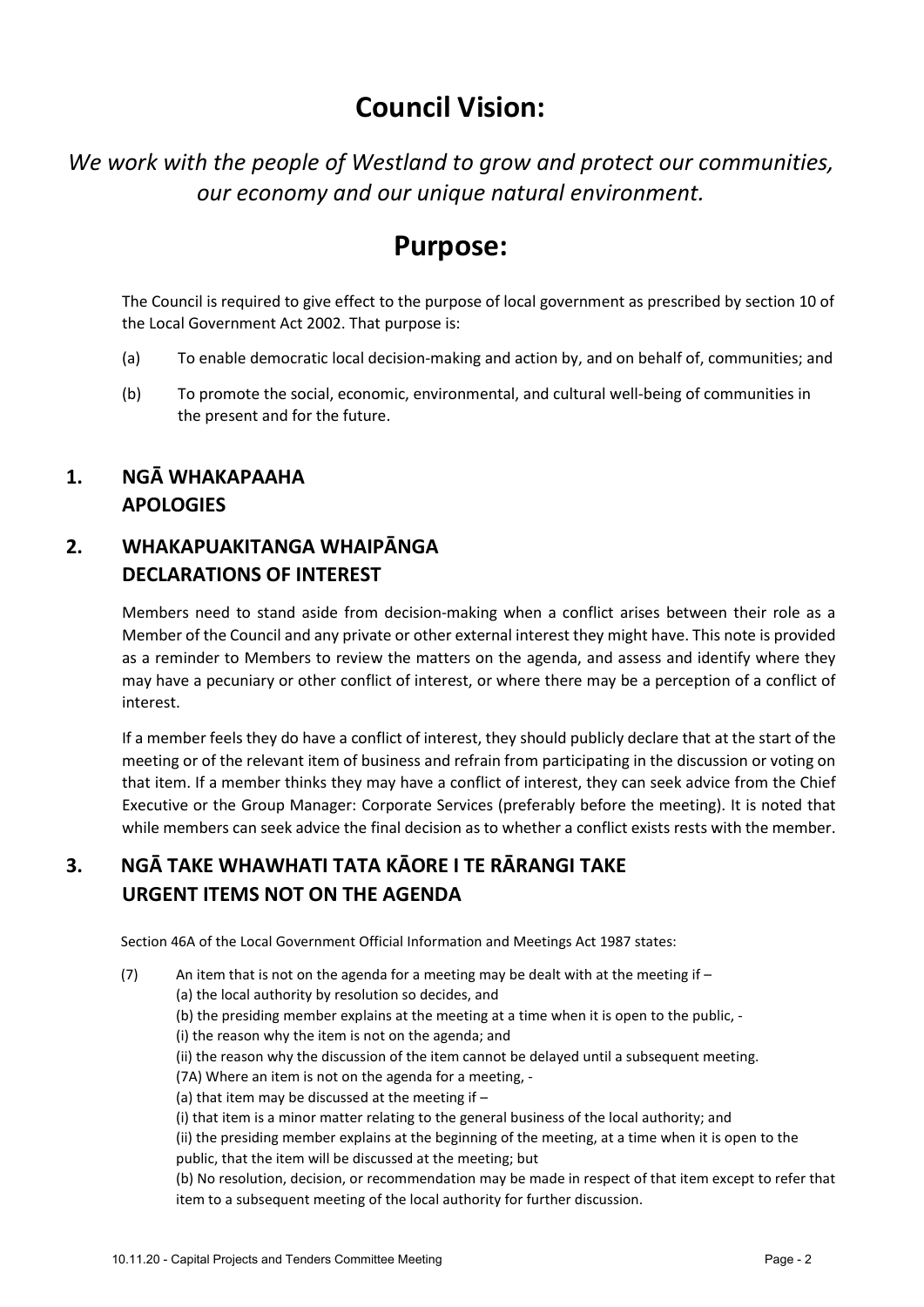## **4. NGĀ MENETI O TE HUI KAUNIHERA**

## **MINUTES OF MEETINGS**

Minutes circulated separately via Microsoft teams.

- **Capital Projects and Tenders Committee Meeting Minutes 15 September 2020**
- **5. ACTION LIST** (Page <sup>5</sup>)

## **6. NGĀ TĀPAETANGA PRESENTATIONS**

 **Delivery Plan - Three Waters Reform Presentation** Louis Sparks, Group Manager: District Assets

## **7. PŪRONGO KAIMAHI STAFF REPORTS**

- **Shovel Ready Projects – Verbal Update, Westland District Council** Louis Sparks, Group Manager: District Assets
- **Carnegie Building Regional Culture and Heritage Funding Agreement** (Pages <sup>6</sup> ‐ <sup>11</sup>) Simon Bastion, Chief Executive, Westland District Council

## **8. KA MATATAPU TE WHAKATAUNGA I TE TŪMATANUI RESOLUTION TO GO INTO PUBLIC EXCLUDED**

(to consider and adopt confidential items)

Resolutions to exclude the public: Section 48, Local Government Official Information and Meetings Act 1987.

The general subject of the matters to be considered while the public are excluded, the reason for passing this resolution in relation to each matter and the specific grounds under Section 48(1) of the Local Government Official Information and Meetings Act 1987 for the passing of the resolution are as follows:

| <b>Item</b><br>No. | <b>General subject of</b><br>each matter to be<br>considered | <b>Reason for passing</b><br>this resolution in<br>relation to each<br>matter | Ground(s) under Section 48(1) for the<br>passing of this resolution                                                                                                                                                      |
|--------------------|--------------------------------------------------------------|-------------------------------------------------------------------------------|--------------------------------------------------------------------------------------------------------------------------------------------------------------------------------------------------------------------------|
| 1.                 | <b>Confidential Minutes</b><br>-15 September 2020            | Good<br>to<br>reason<br>withhold exist under<br>Section 7                     | That the public conduct of the relevant<br>part of the proceedings of the meeting<br>would be likely to result in the disclosure<br>of information for which good reason or<br>withholding exists.<br>Section $48(1)(a)$ |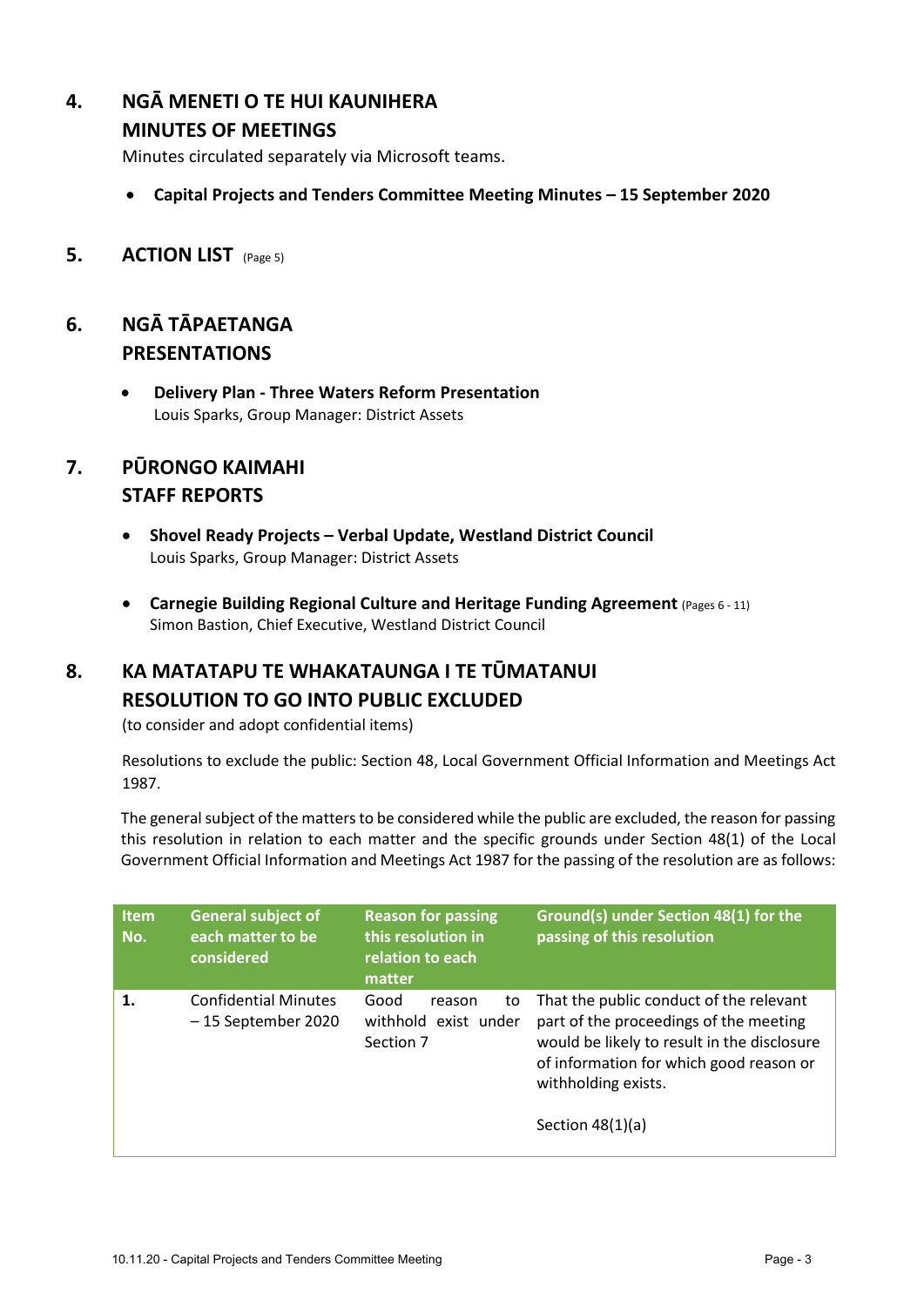| 2. | Tender 20-21-04 - Old<br>Christchurch Road Seal<br>Extension | Good<br>reason<br>to<br>withhold exist under<br>Section 7 | That the public conduct of the relevant<br>part of the proceedings of the meeting<br>would be likely to result in the disclosure<br>of information for which good reason or<br>withholding exists.<br>Section $48(1)(a)$ |
|----|--------------------------------------------------------------|-----------------------------------------------------------|--------------------------------------------------------------------------------------------------------------------------------------------------------------------------------------------------------------------------|
|    |                                                              |                                                           |                                                                                                                                                                                                                          |

This resolution is made in reliance on sections 48(1)(a) and (d) of the Local Government Official Information and Meetings Act 1987 and the particular interests or interests protected by section 7 of that Act, which would be prejudiced by the holding of the relevant part of the proceedings of the meeting in public are as follows:

| Item No. | <b>Interest</b>                                                                                                                                                                                                                                |
|----------|------------------------------------------------------------------------------------------------------------------------------------------------------------------------------------------------------------------------------------------------|
|          | Protect the privacy of natural persons, including that of deceased natural persons<br>(Section 7 (2)(a)).                                                                                                                                      |
| 1, 2     | Protect information where the making available of the information:<br>(ii) Would be likely unreasonably to prejudice the commercial position of the person who<br>supplied or who is the subject of the information (Schedule $7(2)(b)(ii)$ ). |
| 1, 2     | Enable any local authority holding the information to carry on, without prejudice or<br>disadvantage, negotiations (including commercial and industrial negotiations) (Schedule<br>7(2)(i)                                                     |

#### **DATE OF NEXT CAPITAL PROJECTS AND TENDERS MEETING TO BE CONFIRMED COUNCIL CHAMBERS, 36 WELD STREET, HOKITIKA AND VIA ZOOM**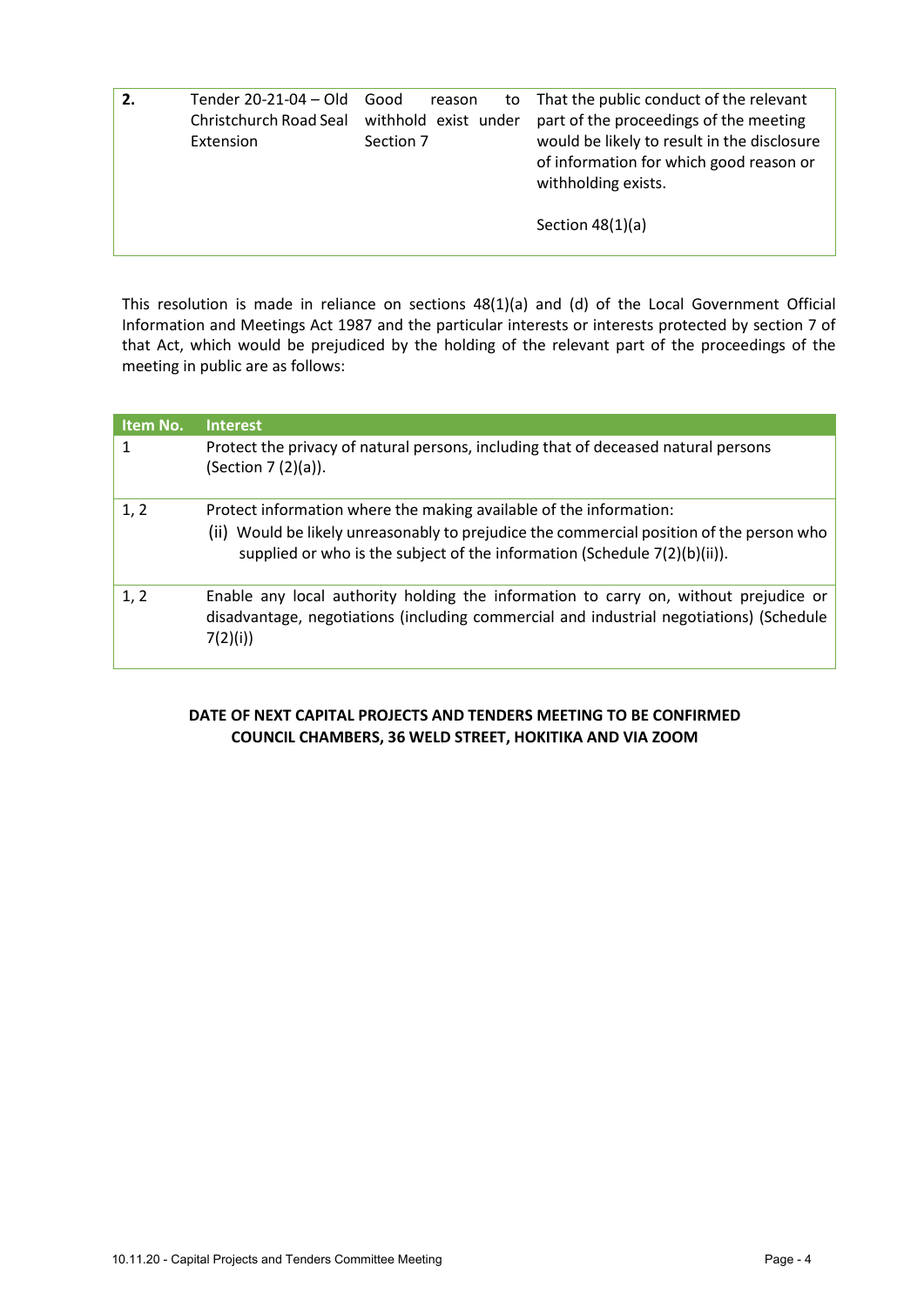#### **10.11.20 - CAPITAL PROJECTS AND TENDERS COMMITTEE – ACTION LISTING**

| <b>Date</b> | <b>Item</b>                              | <b>Action Required</b>                                                | <b>Status</b>                                                                                                        | Lead<br><b>Officer</b> |
|-------------|------------------------------------------|-----------------------------------------------------------------------|----------------------------------------------------------------------------------------------------------------------|------------------------|
| 11.02.20    | Establish a WCWT Trail Sub-<br>Committee | Report to Council to dissolve the Westland<br><b>Wilderness Trust</b> | Meeting with GDC & Trustees<br>arranged to dissolve the trust.<br>Meeting rescheduled for the<br>3.12.20 to wind up. | <b>Chief Executive</b> |
|             |                                          |                                                                       |                                                                                                                      |                        |
|             |                                          |                                                                       |                                                                                                                      |                        |
|             |                                          |                                                                       |                                                                                                                      |                        |
|             |                                          |                                                                       |                                                                                                                      |                        |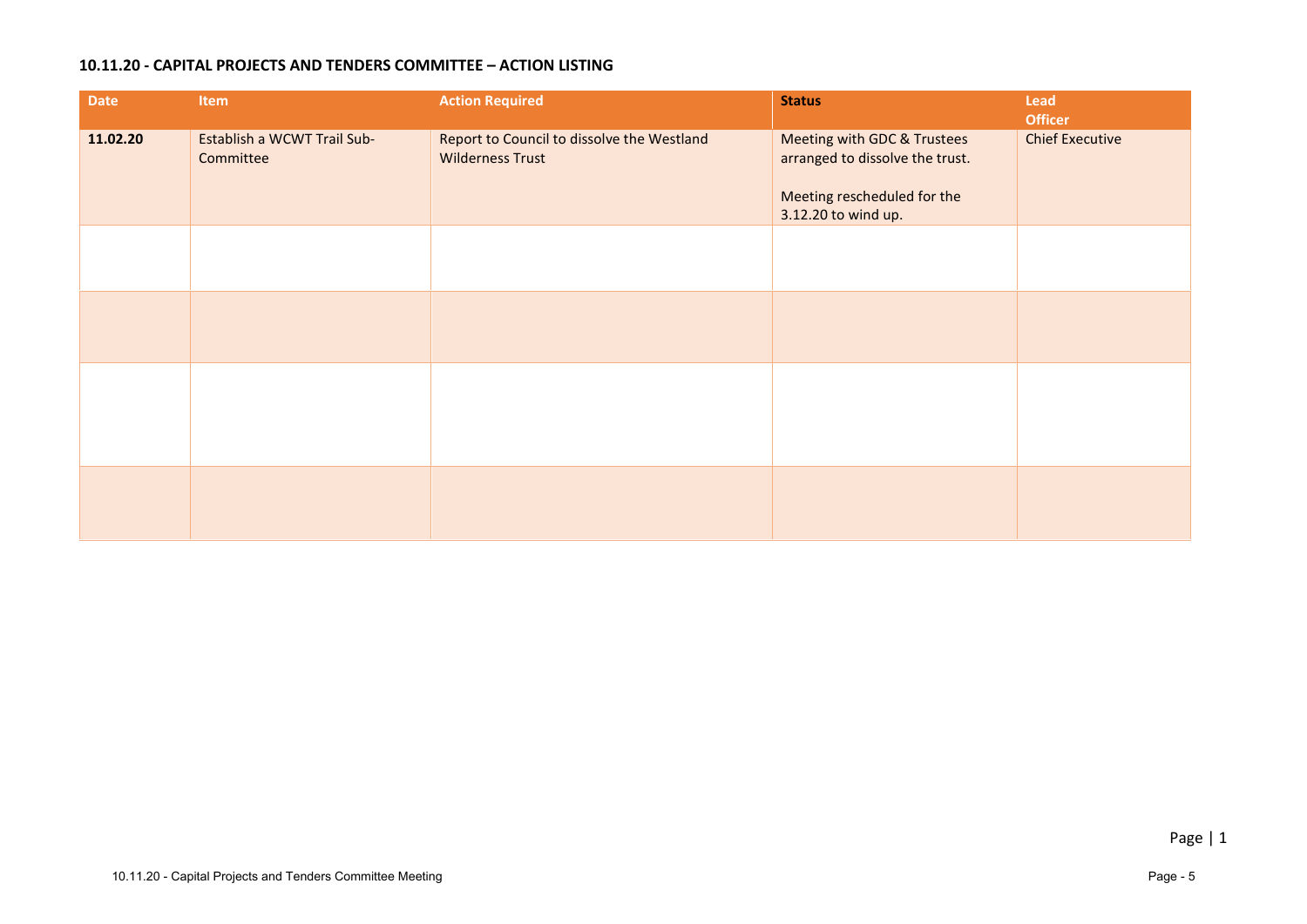



**DATE:** 10 November 2020

**TO:** Capital Projects and Tenders Committee

**FROM:** Chief Executive

## **CARNEGIE BUILDING REGIONAL CULTURE AND HERITAGE FUNDING AGREEMENT**

#### **1 SUMMARY**

- 1.1 The purpose of this report is to inform Members of the Regional Culture & Heritage Funding (RCHF) criteria and for the Capital Projects and Tenders Committee to approve the conditions stipulated in the grant for the Carnegie Building Earthquake Strengthening Project.
- 1.2 This issue arises from the successful application to the RCHF for a grant to the value of \$798,830 for the Carnegie Building Earthquake Strengthening Project with some additional conditions, which require the committee to resolve to meet.
- 1.3 Council seeks to meet its obligations under the Local Government Act 2002 and the achievement of the District Vision adopted by the Council in May 2018, which are set out in the Long Term Plan 2018-28. These are stated on Page 2 of this agenda.
- 1.4 This report concludes by recommending that the committee resolves to:
	- 1.4.1 Provide the Ministry of Culture and Heritage with evidence of satisfactory consultation with, and the support of, iwi and hapū groups represented in its Museum collection.
	- 1.4.2 Westland District Council (WDC) take responsibility for any potential shortfall or cost increases that might arise during the life of the Project as there is no expectation of returning to RCHF for further grants towards this project.
	- 1.4.3 WDC acknowledges and agrees to accept this Government funding, which has been awarded for the purposes of providing a fit for purpose home for the Hokitika Museum & Gallery. Should the Council, within the next ten years, decide to relocate the Museum to premises other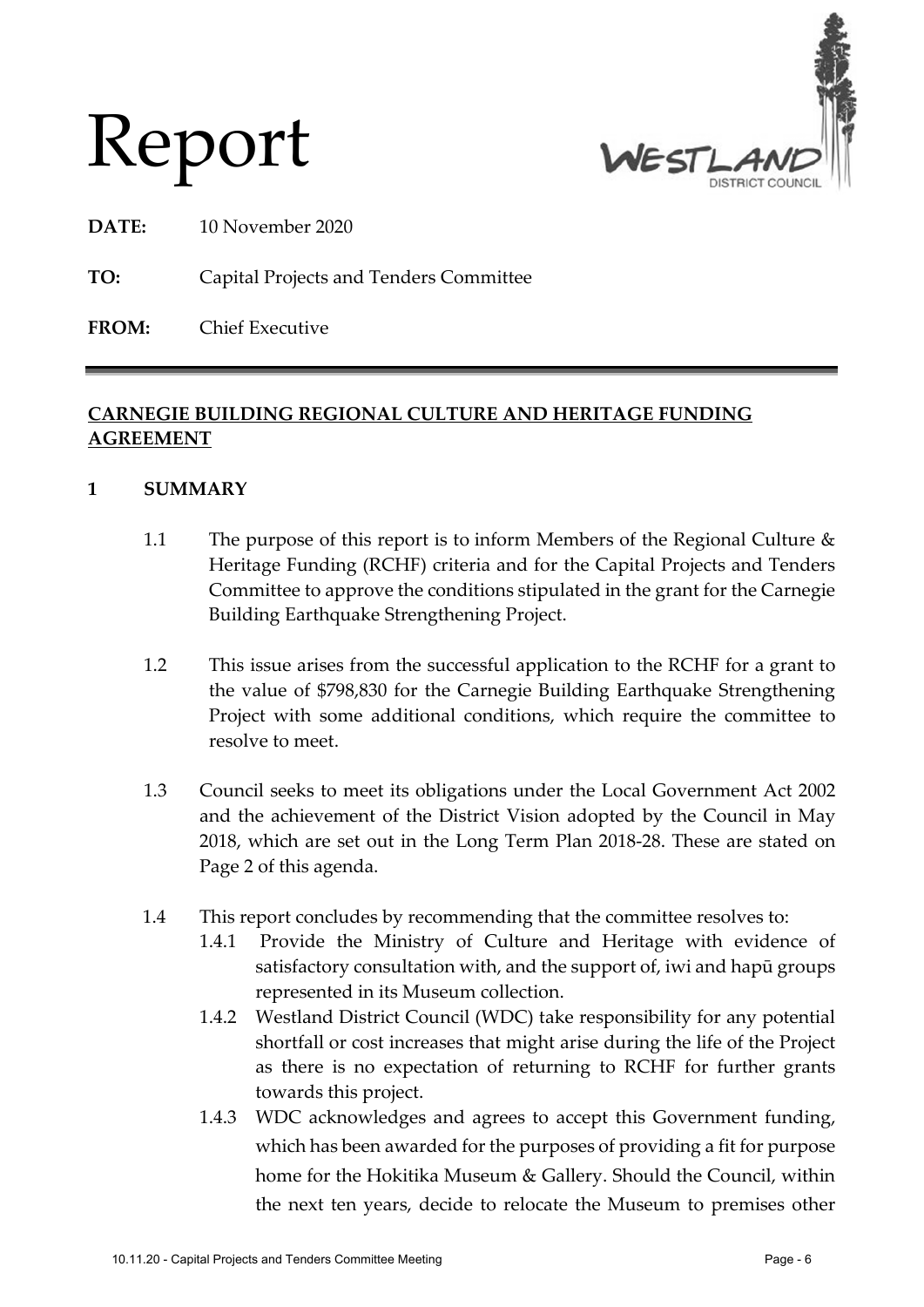than the former Carnegie Library building, the Council will give the Ministry reasonable notice of its rationale for doing this so that the Ministry may consider this subsequent move in the context of the purpose of the grant and decide whether any portion of that grant should be returned.

#### **2 BACKGROUND**

- 2.1 The Carnegie building is a cornerstone in Hokitika's cultural and visitor hub and as such is highly valued by the community. It stood as a free Public Library in Hamilton Street since 1908 and was serving as a Museum and Art Exhibition Centre until it closed in December 2019 for the project work to commence. Due to the delay in funding confirmation, we have reopened the gallery room for exhibition displays.
- 2.2 The first engineering report completed by WSP (formerly Opus) in September 2016 indicated the seismic performance of the Carnegie Building at 12% as per the New Building Standard (NBS) at Importance Level (IL) 3; 36% is considered earthquake prone. A second engineering report was completed by Opus in February 2017, after consulting a historic building engineering expert, which indicated the seismic performance as now at 20- 28% still under NBS at IL3.

At this point it was argued that the importance level 2 was better aligned with the true use of the building. Resetting the importance level reduces the severity of the factors considered by engineers and the calculations became more favourable. The building was defined as not earthquake prone buildings in excess of 34%. A third engineering assessment was completed by SIMCO Consulting later in 2017 which indicated the seismic performance in excess of 34% at IL2.

Council proceeded with SIMCO to complete the design work to bring the Carnegie building up to 100% NBS at IL2.

2.3 The Carnegie Building Earthquake Strengthening Project will enable it to resume its museum function and thus fully reopen to the public.

| . . T | The committed funding sources for the project are as below. |           |  |
|-------|-------------------------------------------------------------|-----------|--|
|       | Income source                                               | Value     |  |
|       | Westland District Council Major District Initiative Funding | \$500,000 |  |
|       | Lottery Environment and Heritage Grant                      | \$500,000 |  |

#### 2.4 The confirmed funding sources for the project are as below: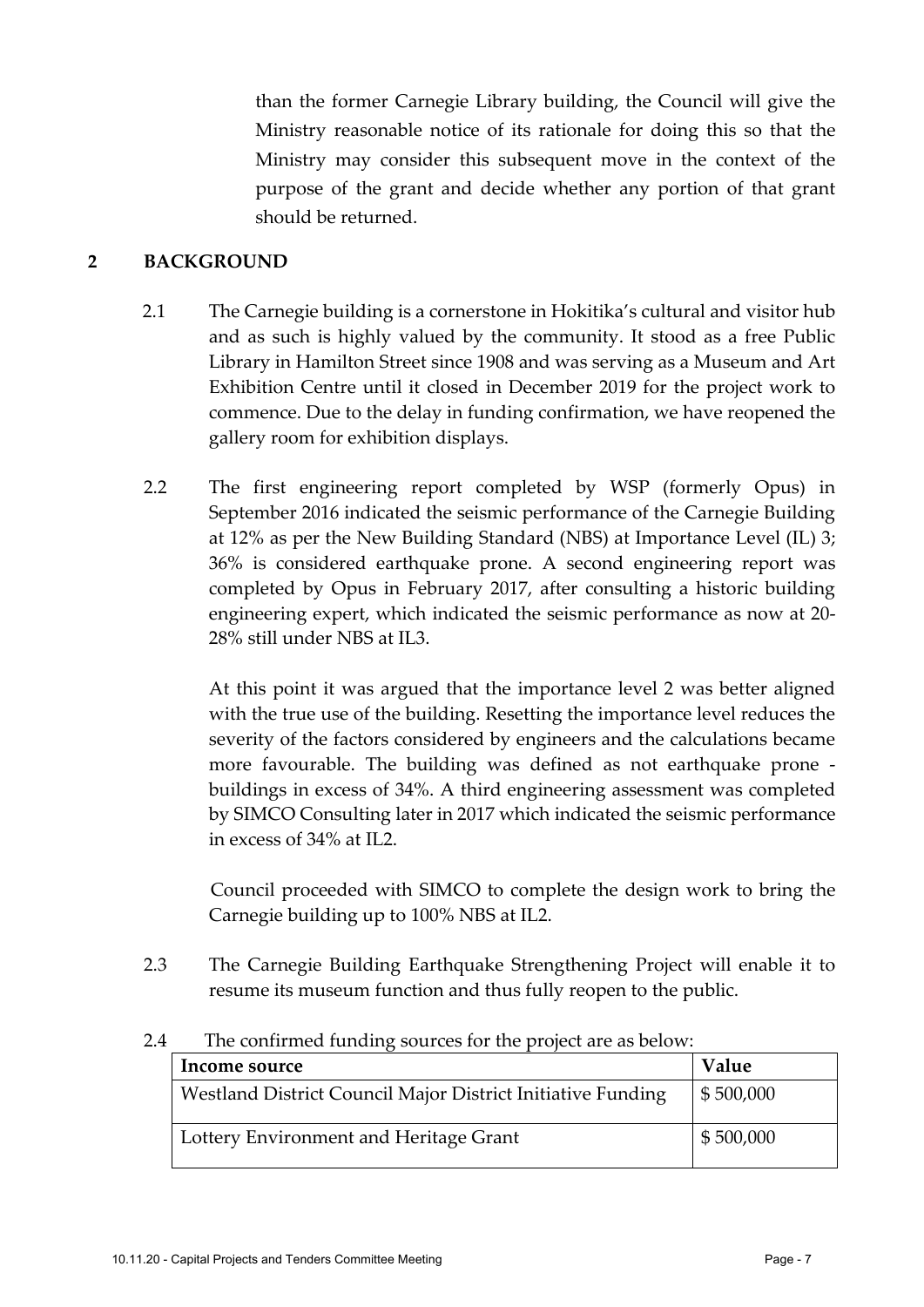| Westland District Council (resolution carried in the Council $\frac{1}{392,391} + 10\%$ |             |
|-----------------------------------------------------------------------------------------|-------------|
| meeting on 25 July 2019)                                                                | contingency |

- 2.5 In April 2020 three applications were made for the shortfall of \$ 794,830in order to meet the new cost requirement. Applications were made to:
	- 2.5.1 Lotteries (Unsuccessful)
	- 2.5.2 The Regional Culture & Heritage Fund
	- 2.5.3 Crown Infrastructure Partners (CIP) as part of the "Shovel Ready" initiative. (Unsuccessful)
- 2.6 The Carnegie Building has been cleared of the Museum collection and hosts temporary exhibitions that can be quickly removed ready for the construction work to start. The collection items in storage are secure at present and their condition is monitored regularly. A delay will have little effect on the museum items themselves even if they stored for a long period. Due to the delay in funding confirmation, we have reopened the gallery room for exhibition displays.
- 2.7 The current expenditure to date is \$157,039.78 that comprises of engineering cost for completion of the strengthening design, building consent costs and museum staff for packing and emptying the building.
- 2.8 WDC have finalised pricing with the successful tenderer, CYB Construction. This includes the total project demolition, strengthening and construction scope. The contractual requirements have been finalised with CYB but no contract has been signed due to the uncertainly of the shortfall funding.
- 2.9 Final total project cost, after tenders were received and negotiations completed, is estimated to be \$2.18 million and hence the shortfall.

## **3 CURRENT SITUATION**

- 3.1 WDC has been successful with its application to the RCHF to the value of \$794,830 (GST excl.)
- 3.2 WDC has appointed Joseph & Associates LTD to project manage the Carnegie Building Strengthening and Restoration that includes Preconstruction and the construction phases.
- 3.3 Once the Contract is signed with the Contractor, CYB have assured WDC that physical works can start with. site establishment and demolition work while materials are being ordered.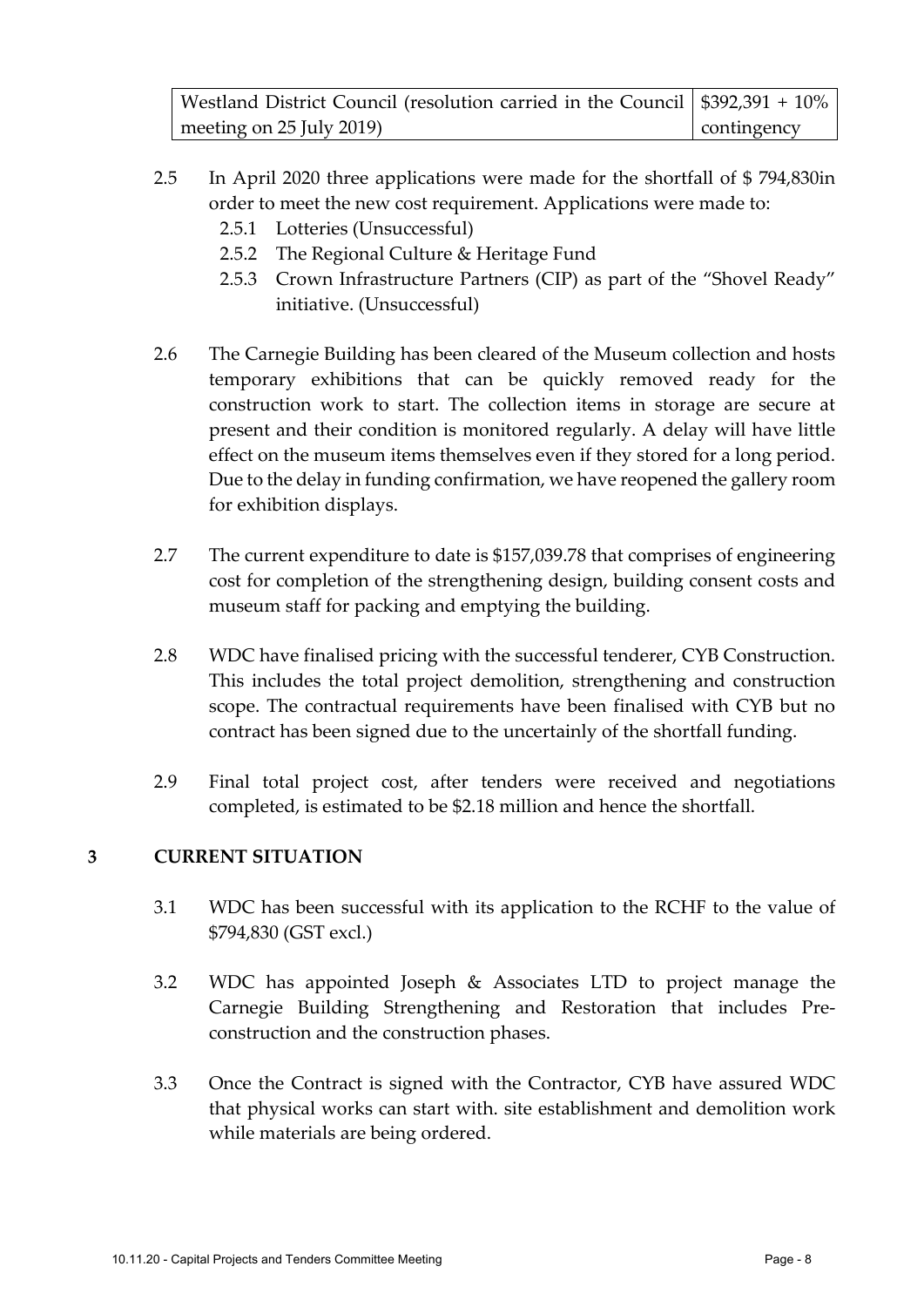- 3.4 Three special conditions have been put into the RCHF grant
	- 3.4.1 the Westland District Council (the Council) will provide the Ministry of Culture and Heritage with evidence of satisfactory consultation with, and the support of, iwi and hapū groups represented in its pounamu collection; and
	- 3.4.2 the Council will provide the Ministry of Culture and Heritage with evidence that the Council has passed a suitably worded resolution, taking responsibility for any potential shortfall or cost increases which may arise during the life of the Project as there can be no expectation of returning to this funding source for further grants towards this project.
	- 3.4.3 the Council will pass a resolution that acknowledges and agrees to accept this government funding, which has been awarded for the purposes of providing a fit for purpose home for the Hokitika Museum. The resolution will note that should the Council, within the next ten years, decide to relocate the Museum to premises other than the former Carnegie Library building, the Council will give the Ministry reasonable notice of its rationale for doing this so that the Ministry may consider this subsequent move in the context of the purpose of the grant and decide whether any portion of that grant should be returned.

## **4 OPTIONS**

- 4.1 **Option 1:** Agree with all of the special conditions as set out in the RCHF Grant Contract.
- 4.2 **Option 2:** Do not agree with the special conditions as set out in the RCHF Grant Contract

## **5 ASSESSMENT OF OPTIONS (INCLUDING FINANCIAL IMPLICATIONS)**

- 5.1 **Option 1**: The additional funding from RCHF will ensure Council meets the conditions set out in the Lotteries Funding for a fully functional Museum/Gallery that meets the specification requirements. It would mean that Hokitika has a suitable museum with an exhibition space once again by the end of 2021.
	- 5.1.1 Council will continue to work with any other iwi and hapū groups represented in its Museum collection. Council's Māori Liaison representative will work with these groups to confirm the requirements of the current exhibition and look at any future displays conditions and requirements.
	- 5.1.2 The total cost of the project is set at \$2.1M and we have employed a professional project management company to review and oversee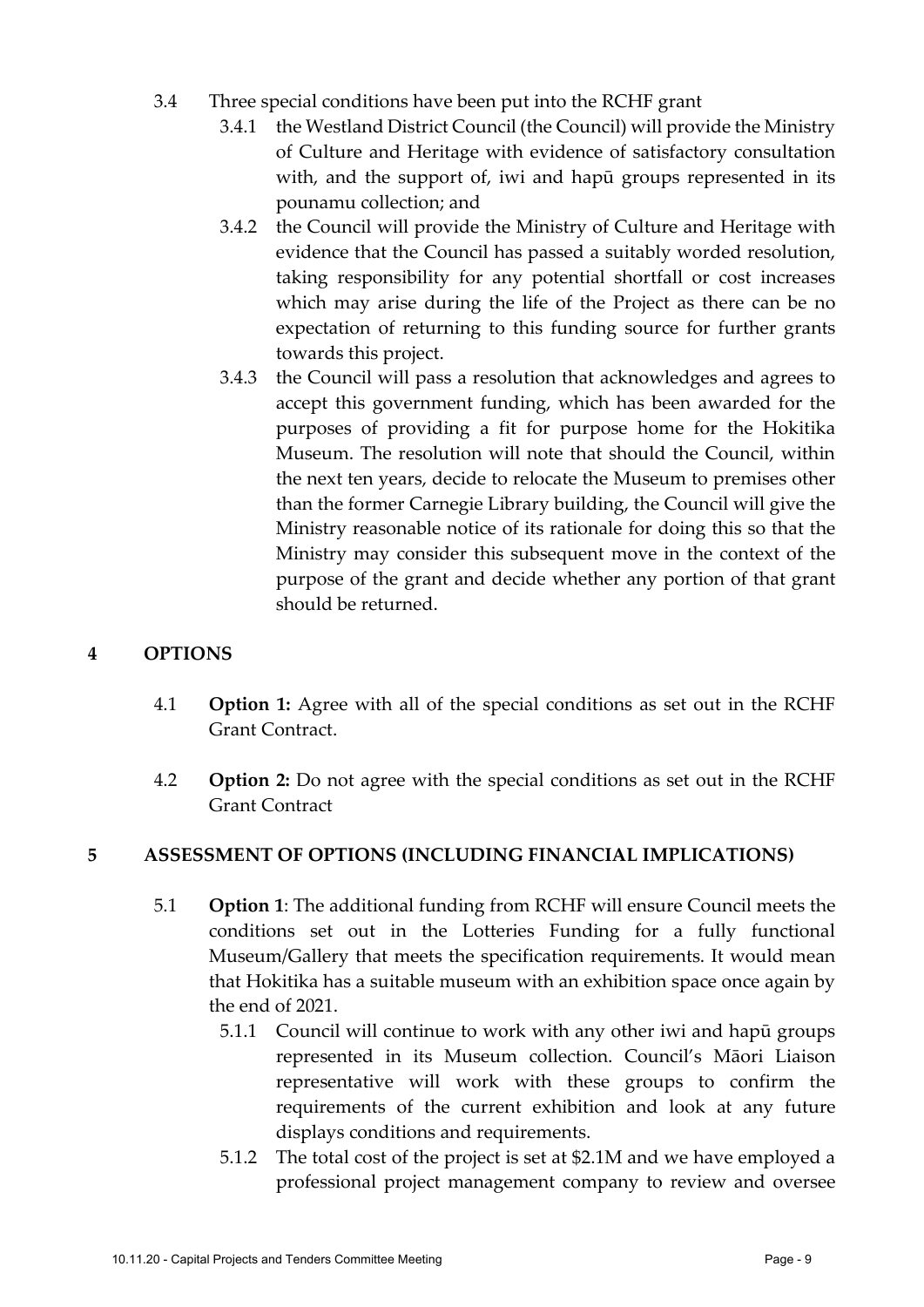the construction program and build. They have experience in Heritage renovations and rebuild programs. The fact that Council has received funding to the value of \$1,794,830 towards the project (approx. 85% external funding) is of significance and whilst the project is not expected to go over budget there is still a risk. Council has \$4.5M assigned to a new museum in the current LTP (Year 4-6) that can be re-prioritised to offset any overspend. This will be reviewed as part of the next LTP process.

- 5.1.3 The Carnegie Building is a pivotal landmark within the Hokitika landscape and will continue to be considered the home of the Hokitika Museum function, alongside other surrounding buildings. There is clear intention to retain the Carnegie Building as the pivotal infrastructure around which the museum is operated. The new enhancements will allow it to host exhibitions from local and international organisations and other national programs.
- 5.2 **Option 2**: WDC could either downgrade the scope of works to meet the budget constraints or fund it ourselves.

#### **6 SIGNIFICANCE AND ENGAGEMENT**

#### 6.1 **Significance**

The Carnegie Building is defined as a Strategic Asset in Council's LTP and therefore the decision is considered to have a high level of Significance as outlined in Council's Significance and Engagement Policy. There is also a high level of public interest in the building. Further delays limit the operation of the building for the artistic community who use the gallery space for exhibits. There is a potentially significant cost associated with the decision.

## 6.2 **Engagement**

Council has understood the desires of the community when the decision was made to strengthen the Carnegie Building.

Council has received letters of support for the funding applications from both Runanga and Heritage associations.

The financial situation has changed dramatically within the country since the project begun. Should Council decide to fund the project shortfall, further consultation through the Annual Plan needs to be considered.

## **7 PREFERRED OPTION(S) AND REASONS**

7.1 The preferred option is **Option 1**, to continue with the full scope of the project and to accept the special conditions required by RCHF. This would ensure that the Carnegie Building can be strengthened to requirements and can serve